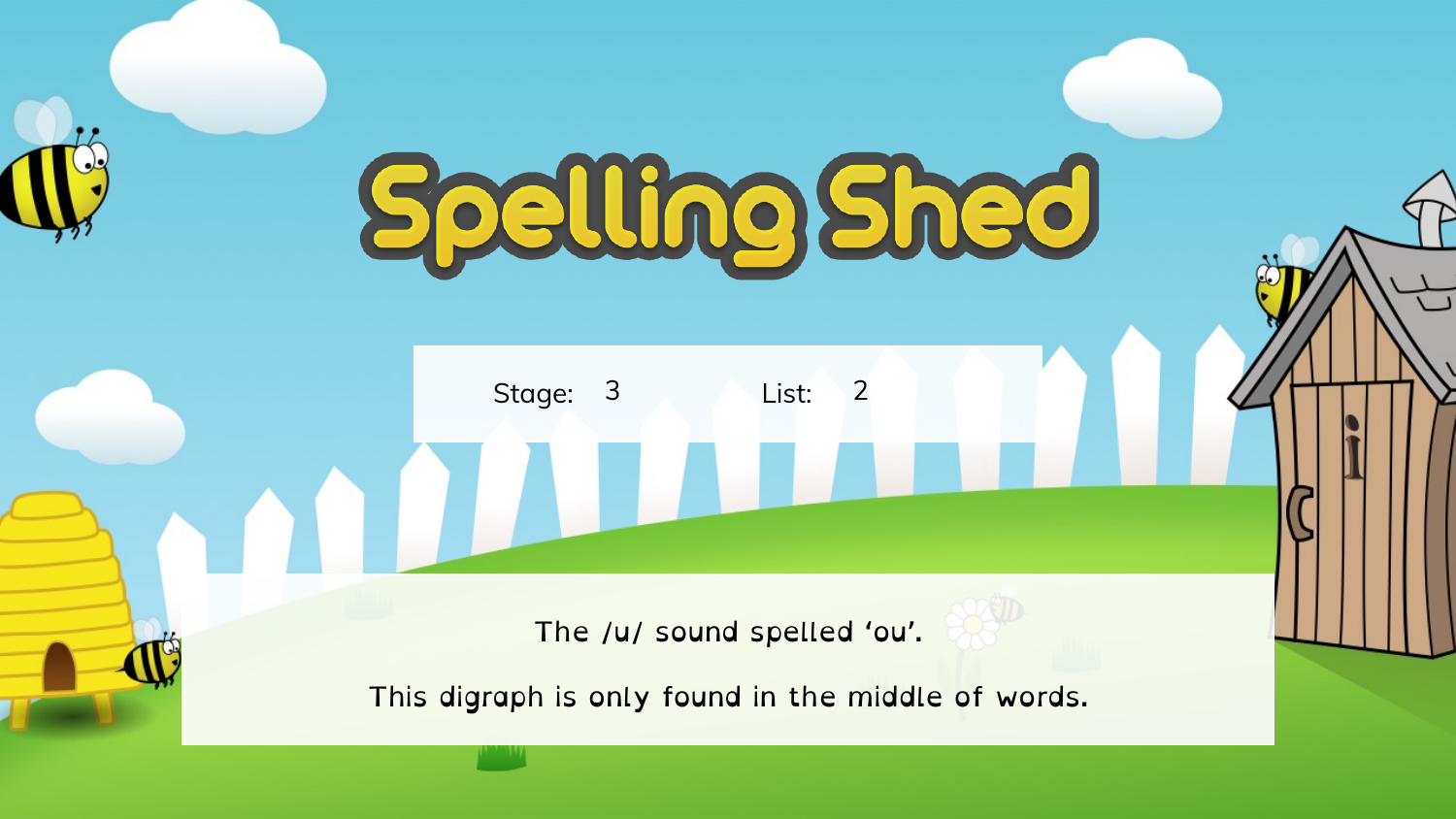| Stage: 3<br>List:<br>$\overline{2}$ |                                                                                                                                                                                                                  | The /u/ sound spelled 'ou.' This digraph is only found in the middle of words.                                                                                                                                                                                         |  |
|-------------------------------------|------------------------------------------------------------------------------------------------------------------------------------------------------------------------------------------------------------------|------------------------------------------------------------------------------------------------------------------------------------------------------------------------------------------------------------------------------------------------------------------------|--|
| <b>Spellings</b>                    | Introduction<br>The digraph 'ou' which is pronounced /u/ is only found in the<br>middle of words. Ask children to think of words with an /u/ sound<br>and write down any that they say with the 'ou' digraph in. |                                                                                                                                                                                                                                                                        |  |
| touch<br>double                     | Main                                                                                                                                                                                                             |                                                                                                                                                                                                                                                                        |  |
| country<br>trouble                  | Teaching<br>Activity                                                                                                                                                                                             | Using the power point slide, get the children to complete the<br>sentences choosing an appropriate word by writing their chosen<br>word on a mini whiteboard and holding it up. Ensure the words<br>are being spelled with the 'ou' spelling and discuss any errors or |  |
| young                               | Independent                                                                                                                                                                                                      | misconceptions before moving on.                                                                                                                                                                                                                                       |  |
| cousin<br>enough                    | <b>Activity</b>                                                                                                                                                                                                  | Children to become the teacher by marking Evie's work and<br>helping her to work out which 6 words are spelled incorrectly.<br>Remind children that the /u/ sound should be spelled with /ou/ in                                                                       |  |
| encourage<br>flourish               |                                                                                                                                                                                                                  | this week's spellings.<br>After the children have had a minute to look at it, click the                                                                                                                                                                                |  |
| couple                              |                                                                                                                                                                                                                  | powerpoint slide to hide the spelling list for this activity.                                                                                                                                                                                                          |  |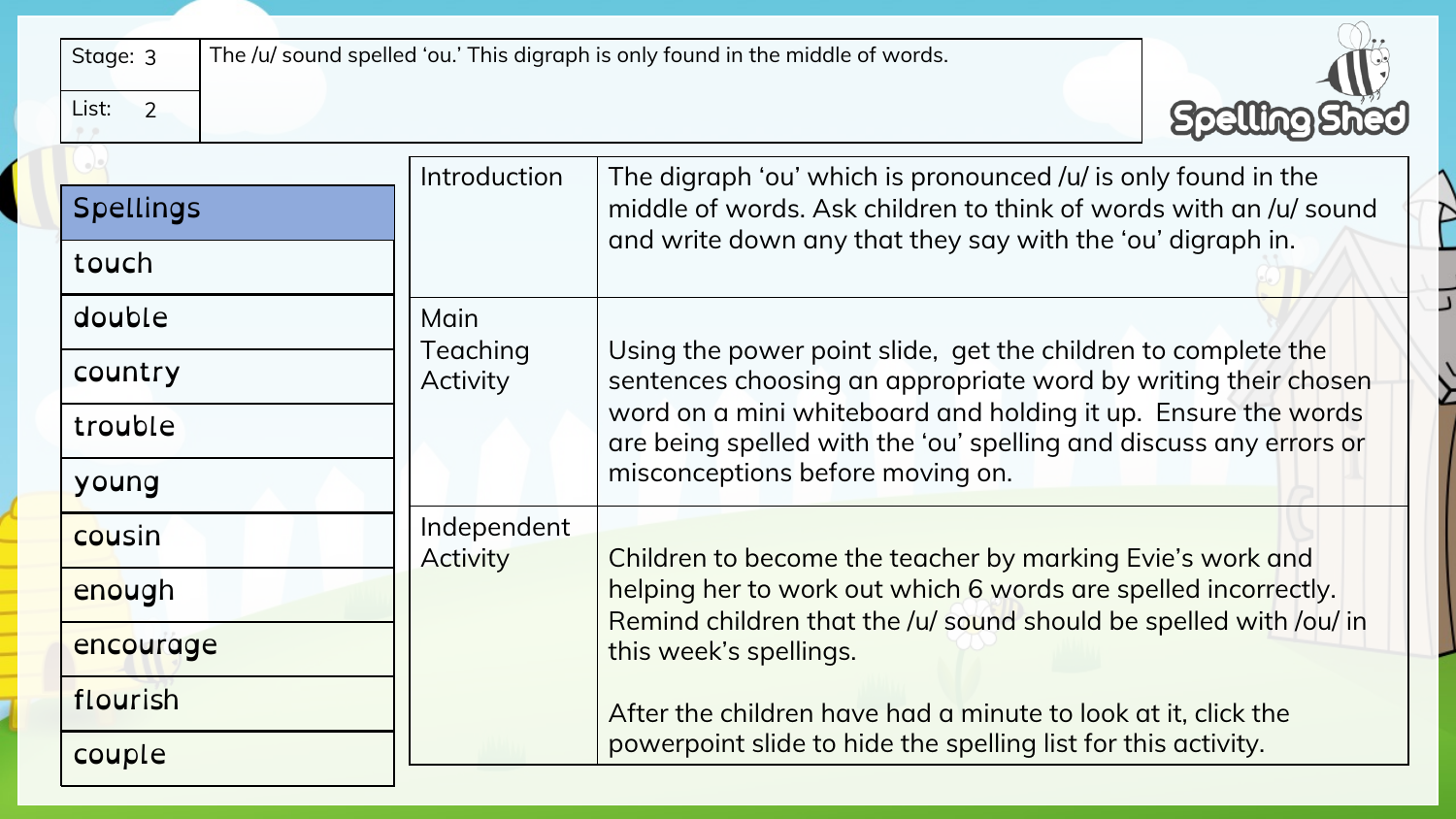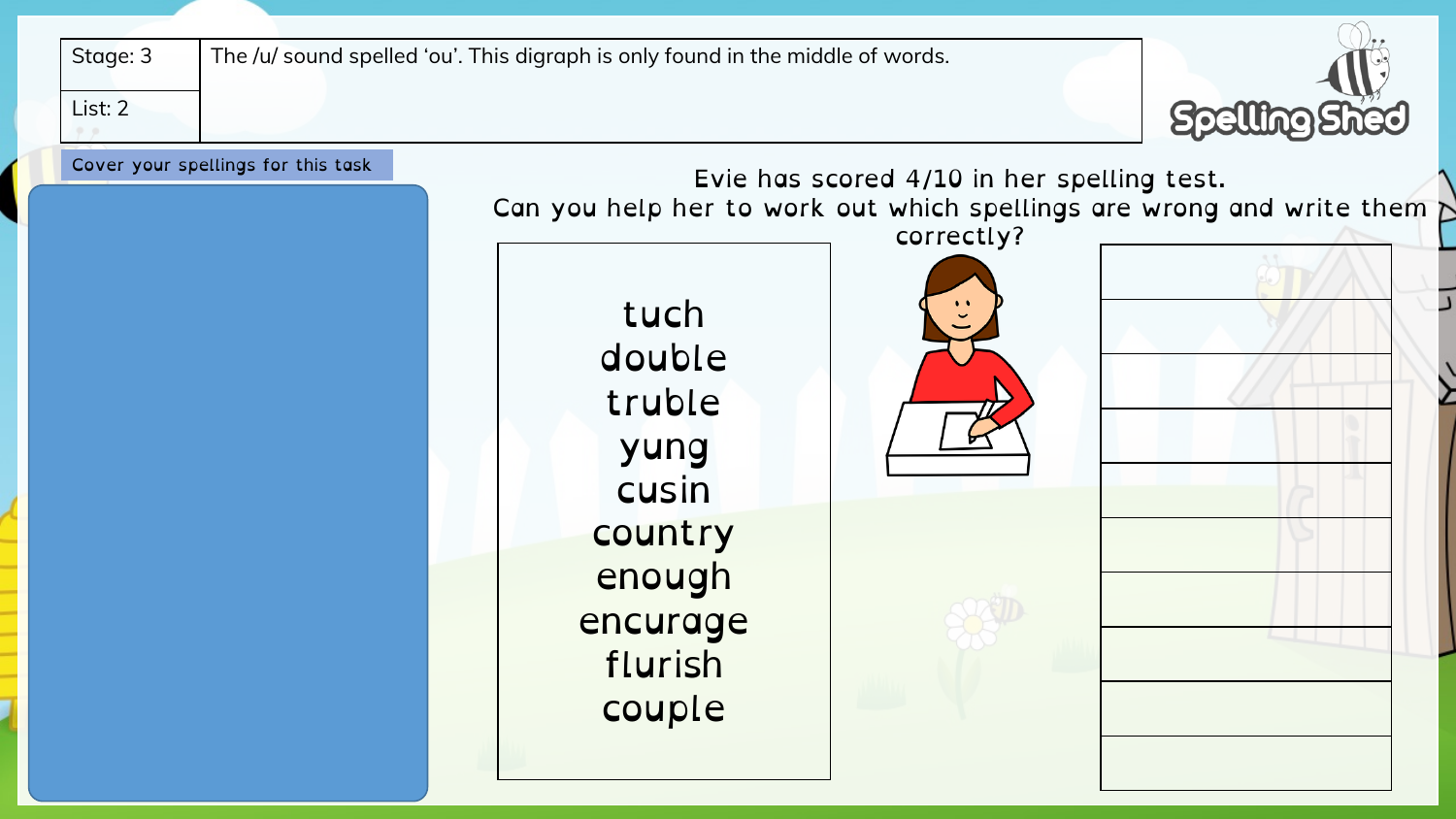| Stage: 3<br>words.<br>List: 2<br><b>Answers:</b>       | The /u/ sound spelled 'ou'. This digraph is only found in the middle of |                                                                                                                                   |
|--------------------------------------------------------|-------------------------------------------------------------------------|-----------------------------------------------------------------------------------------------------------------------------------|
| Cover your spellings for this task<br><b>Spellings</b> |                                                                         | Evie has scored 4/10 in her spelling test.<br>Can you help her to work out which spellings are wrong and write them<br>correctly? |
| touch                                                  |                                                                         | touch                                                                                                                             |
| double                                                 | tuch<br>double                                                          | double                                                                                                                            |
| country                                                | truble                                                                  | country                                                                                                                           |
| trouble                                                | yung                                                                    | trouble                                                                                                                           |
| young                                                  | cusin                                                                   | young                                                                                                                             |
| cousin                                                 | country                                                                 | cousin                                                                                                                            |
| enough                                                 | enough<br>encurage                                                      | enough                                                                                                                            |
| encourage                                              | flurish                                                                 | encourage                                                                                                                         |
| flourish                                               | couple                                                                  | flourish                                                                                                                          |
| couple                                                 |                                                                         | couple                                                                                                                            |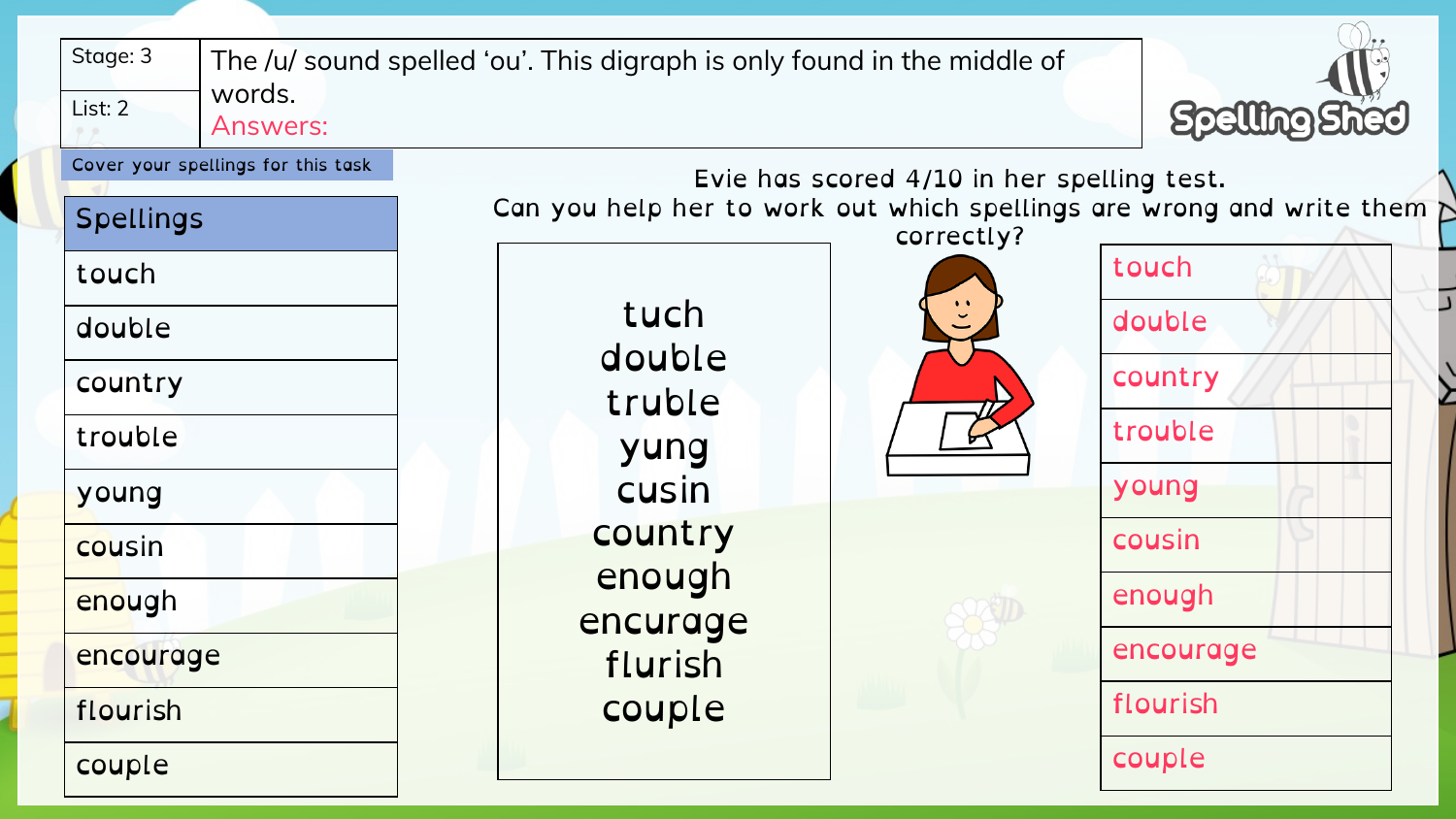| Stage: 3<br>List: 2<br>Name: | The /u/ sound spelled 'ou.' This digraph is only found in the middle of words. |                         |             |                         | Spelling    |
|------------------------------|--------------------------------------------------------------------------------|-------------------------|-------------|-------------------------|-------------|
| <b>Spellings</b>             | 1st Attempt                                                                    | 2 <sup>nd</sup> Attempt | 3rd Attempt | 4 <sup>th</sup> Attempt | 5th Attempt |
| touch                        |                                                                                |                         |             |                         |             |
| double                       |                                                                                |                         |             |                         |             |
| country                      |                                                                                |                         |             |                         |             |
| trouble                      |                                                                                |                         |             |                         |             |
| young                        |                                                                                |                         |             |                         |             |
| cousin                       |                                                                                |                         |             |                         |             |
| enough                       |                                                                                |                         |             |                         |             |
| encourage                    |                                                                                |                         |             |                         |             |
| flourish                     |                                                                                |                         |             |                         |             |
| couple                       |                                                                                |                         |             |                         |             |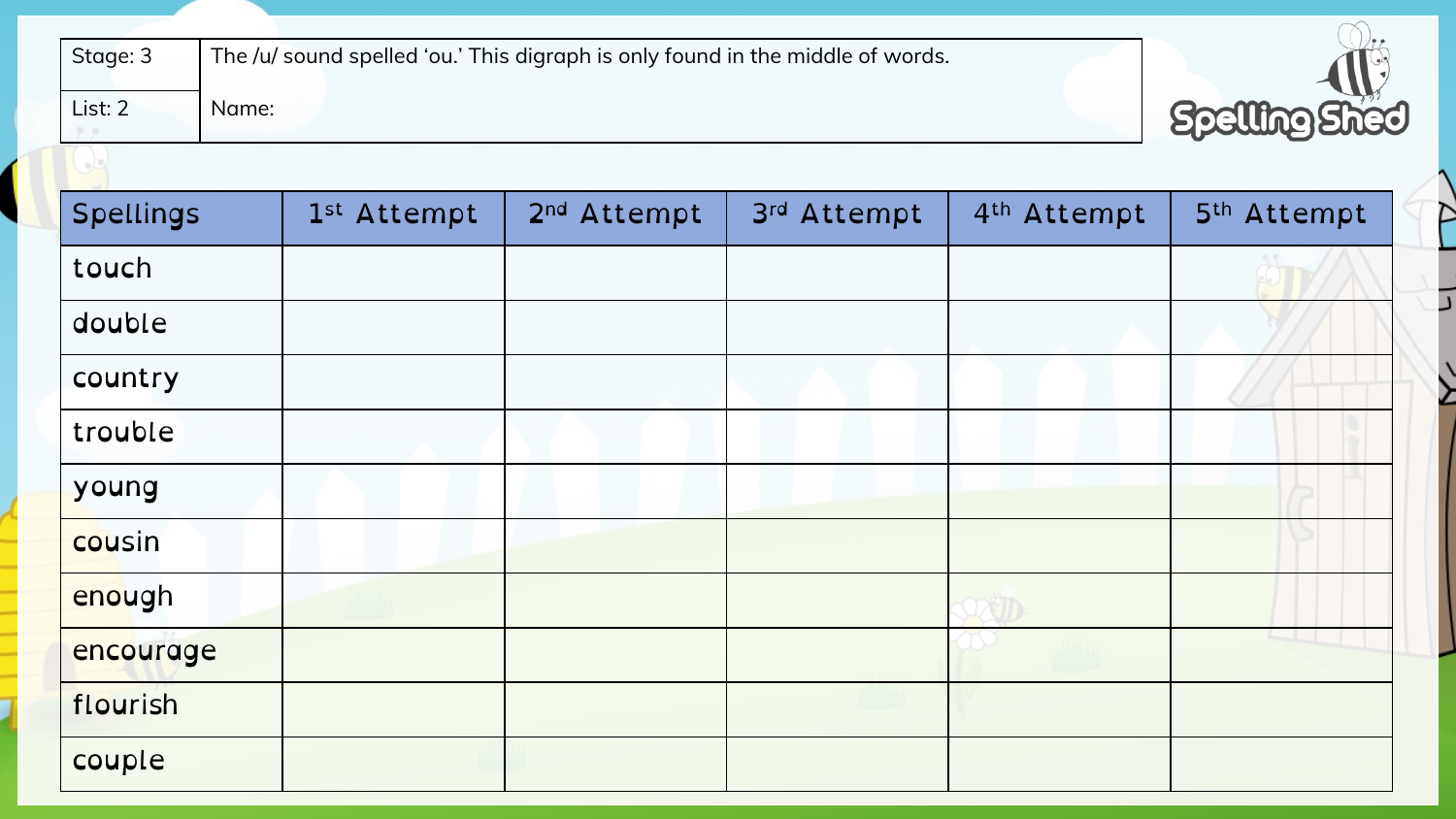| Stage: 3<br>List: 2<br>Name: | The /u/ sound spelled 'ou.' This digraph is only found in the middle of words. |                                                            |                                                                          | <b>Spelling Shed</b> |  |
|------------------------------|--------------------------------------------------------------------------------|------------------------------------------------------------|--------------------------------------------------------------------------|----------------------|--|
| <b>Spellings</b>             |                                                                                |                                                            | Ask someone to time you. Can you find your spellings hidden in the grid? |                      |  |
| touch                        |                                                                                | How long did it take? Try it again and improve your speed! |                                                                          |                      |  |
| double                       | touch                                                                          | torch                                                      | trouble                                                                  | troupe               |  |
| country                      |                                                                                |                                                            |                                                                          |                      |  |
| trouble                      | youth                                                                          | double                                                     | flourish                                                                 | flour                |  |
| young                        |                                                                                |                                                            |                                                                          |                      |  |
| cousin                       | young                                                                          | grout                                                      | cousin                                                                   | enough               |  |
| enough                       |                                                                                | country                                                    | count                                                                    | sound                |  |
| encourage                    | cloud                                                                          |                                                            |                                                                          |                      |  |
| flourish                     |                                                                                |                                                            |                                                                          |                      |  |
| couple                       | couple                                                                         | toupee                                                     | encourage                                                                | mound                |  |